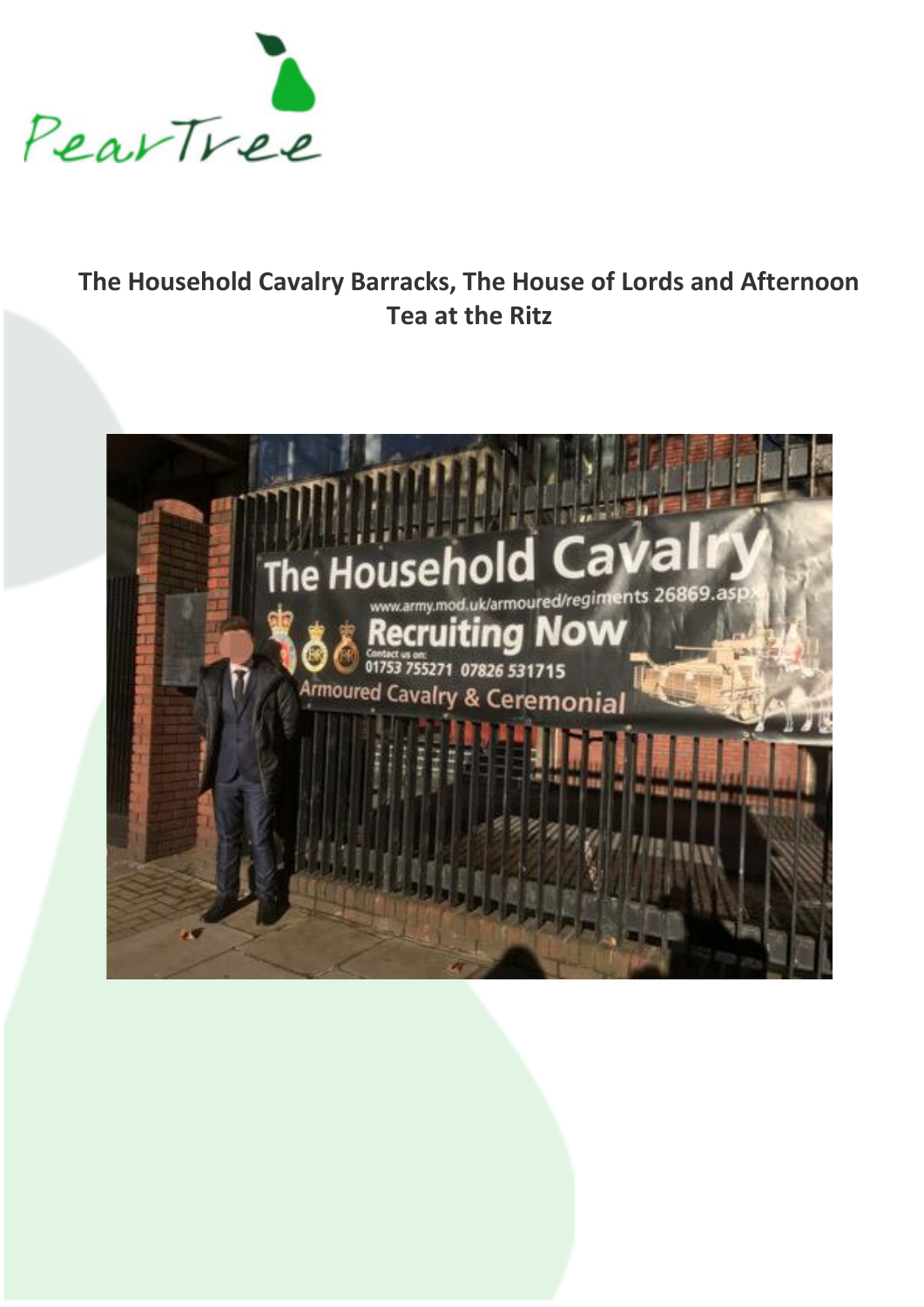

# **Specific Activity Risk Assessment**

**The Risk Identified:** Pear Tree School Educational Visit to Major Cities such as London and Edinburgh using public transport.

The information below may also be useful and equally apply to smaller group visits at other times outside of school also.

Why do it? – This is a high value experience and a target in the Personal Holistic Competence assessment. It broadens horizons, a great educational visit with a lot of cross curricula content. It promotes social skills, a real fun day and has an overall therapeutic impact. Please see details of assessment.

#### **Who could be harmed:** Staff and young people

It presents a number of risks which are as follows.

- Risk of absconding.
- Risk of abandonment
- Risk of inappropriate sexual behaviour in quiet contained settings such as train seats, whilst cramped closely together on the Underground, in museum or exhibition areas.
- Risk of collision with fast moving vehicles whilst walking through busy streets.

Many of the above are a constant at any time and in any town or city and are very much lived with looking after the vulnerable children we do. A trip to London intensifies this and therefore requires forward planning and thinking things through in advance. By doing so you avoid walking blindly into chaos.

| Is the risk: | High | Medium | Low |  |
|--------------|------|--------|-----|--|

**Action to be taken to reduce/remove risk:**

• Each child being considered must satisfy The Suitability Risk Assessment criteria.

The following guidance and good practice policy must be adhered to by all staff which addresses the above risks in a managed way.

Staff must remember that any dress code expectations for the children apply to staff also e.g., comfortable shoes no trainers.

- Gather at meeting point before barriers at the station.
- Move through barriers together.
- One person controls tickets.
- As one group sit on the platform for a briefing.
- Leader nominates backmarker.
- Explain we are one group and no one is behind backmarker.
- Once on the train. Control seating arrangements. Adults sit in aisle seats to give reassurance of containment and facilitate mobility when needed.
- Word searches and dominos are an advantage.
- Wet wipes essential and one member of staff must have available.
- Eat food after Peterborough. (London only)
- Bin packages so nothing to carry.
- Control the mood.
- Control toilet breaks.
- At tube, if packed tightly together ensure hands are visible.
- Visit to the National Gallery can be done in half an hour from entry. This also provides an opportunity for a controlled group toilet break. (London)
- Allow an hour to walk down Mall to Buckingham Palace and back to Horse Guards. (London)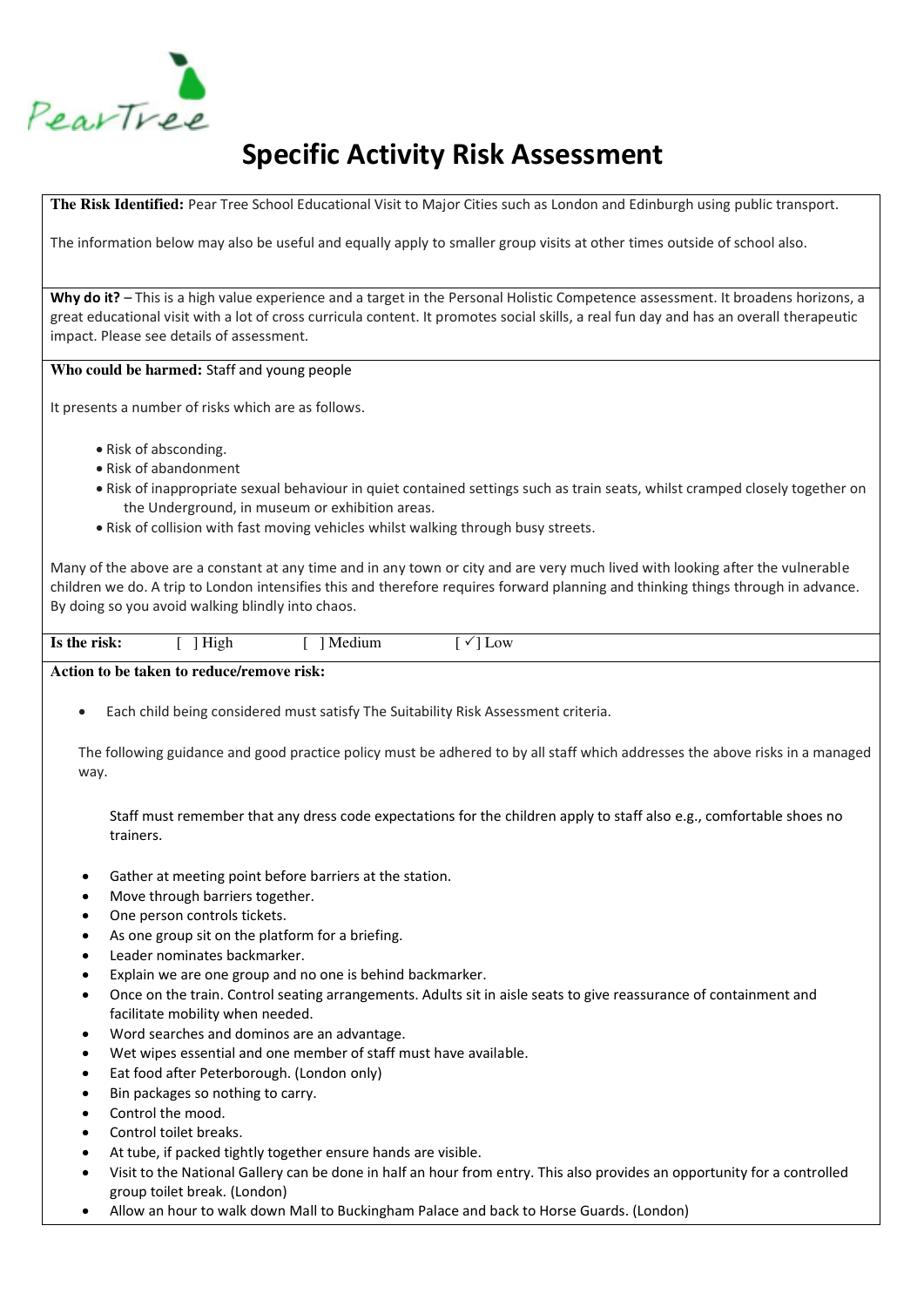- London Eye takes an hour from arrival to leaving. (London)
- Whilst walking through the city staff should be placing themselves equidistant throughout the group to be able to break the group up when needed whilst crossing the road.
- Always use the green cross code and set an example by leading by example.
- Staff must be alert to the whereabouts of all children at all times and be a constant mentor, remembering to spread out during visits to places of interest as you would whilst walking through the streets. This is to guide conversations and monitor safeguarding issues.
- Mealtime. Starter or pudding, not both.
- Encourage other options other than fizzy drinks.
- Check. Little people can eat adult's portion if not child's menu.
- Try to get concessions at museum, not restaurant.
- Allow half an hour to get to Kings Cross from Piccadilly. (London)
- Plan to get to the train Station half an hour before the train departs.
- Once on train no one uses the toilet until train departs.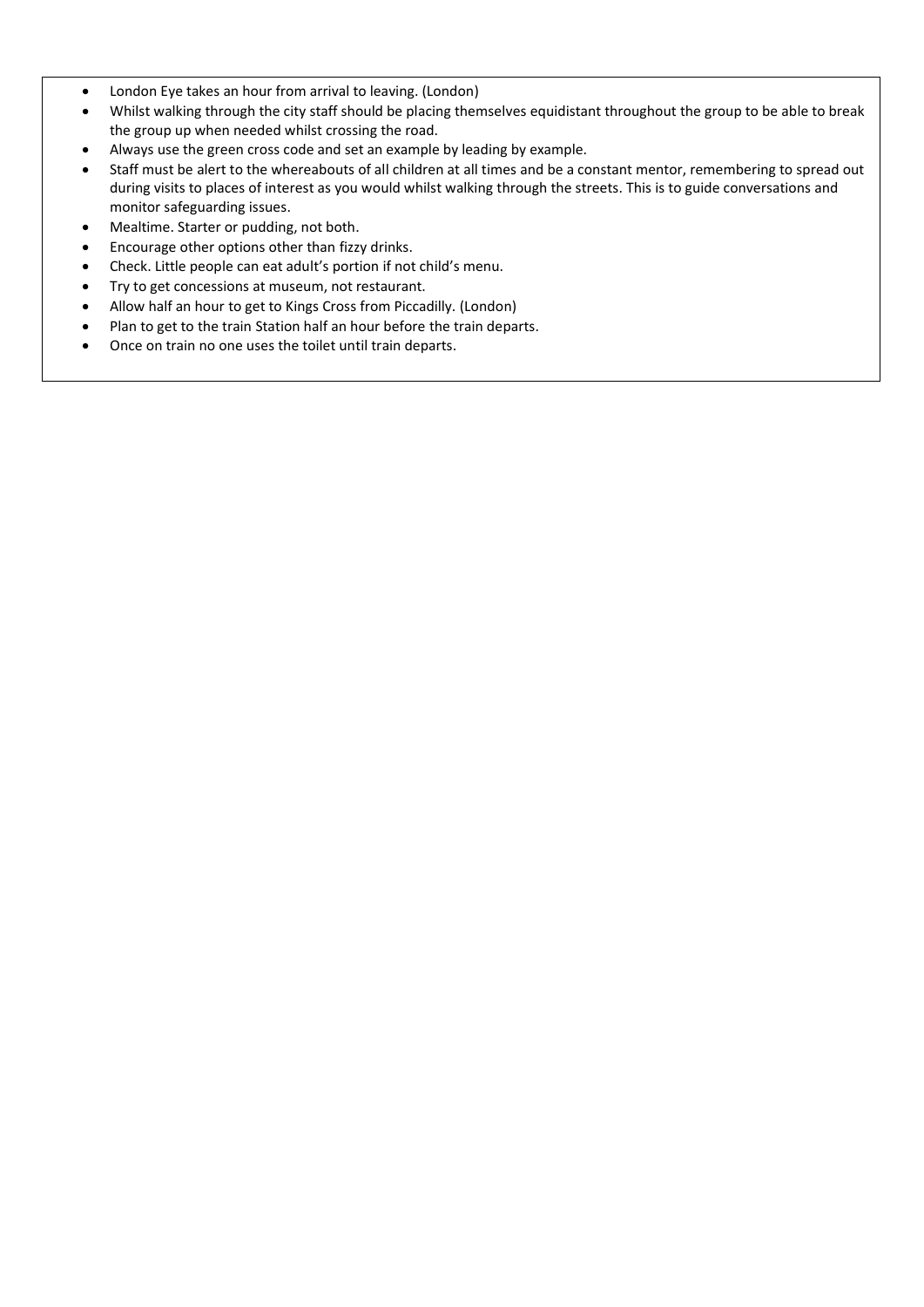

## **Suitability Risk Assessment**

### **Risk Assessment for suitability to go on a school educational visit to a major city such as London or Edinburgh using public transport**

| Name of young person | House |  |
|----------------------|-------|--|
|                      |       |  |

In order to be able to attend, the child must meet the following criteria.

|                                                                                 | Yes | No |
|---------------------------------------------------------------------------------|-----|----|
| Is it thought the child may abscond? If yes, no further consideration required? |     |    |

#### **N.B: This should not be considered for any student who may present a risk of absconding.**

| The Child must have three out of four of the following.                                | Yes | NΟ |
|----------------------------------------------------------------------------------------|-----|----|
| Be able to have positive interactions with others on the educational visit.            |     |    |
| Be physically fit and demonstrate enough resilience to cope with a long demanding day. |     |    |
| Be able to follow instructions without question.                                       |     |    |
| Be consistent in different environments.                                               |     |    |

Comments

| Signature of assessor |  | Date |  |
|-----------------------|--|------|--|
|-----------------------|--|------|--|

#### **Group Risk Assessment Matrix**

| Name | $\mathbf{1}$ | $\overline{2}$ | 3 | $\overline{a}$ | Outcome |
|------|--------------|----------------|---|----------------|---------|
|      |              |                |   |                |         |
|      |              |                |   |                |         |
|      |              |                |   |                |         |
|      |              |                |   |                |         |
|      |              |                |   |                |         |
|      |              |                |   |                |         |
|      |              |                |   |                |         |
|      |              |                |   |                |         |
|      |              |                |   |                |         |
|      |              |                |   |                |         |
|      |              |                |   |                |         |
|      |              |                |   |                |         |
|      |              |                |   |                |         |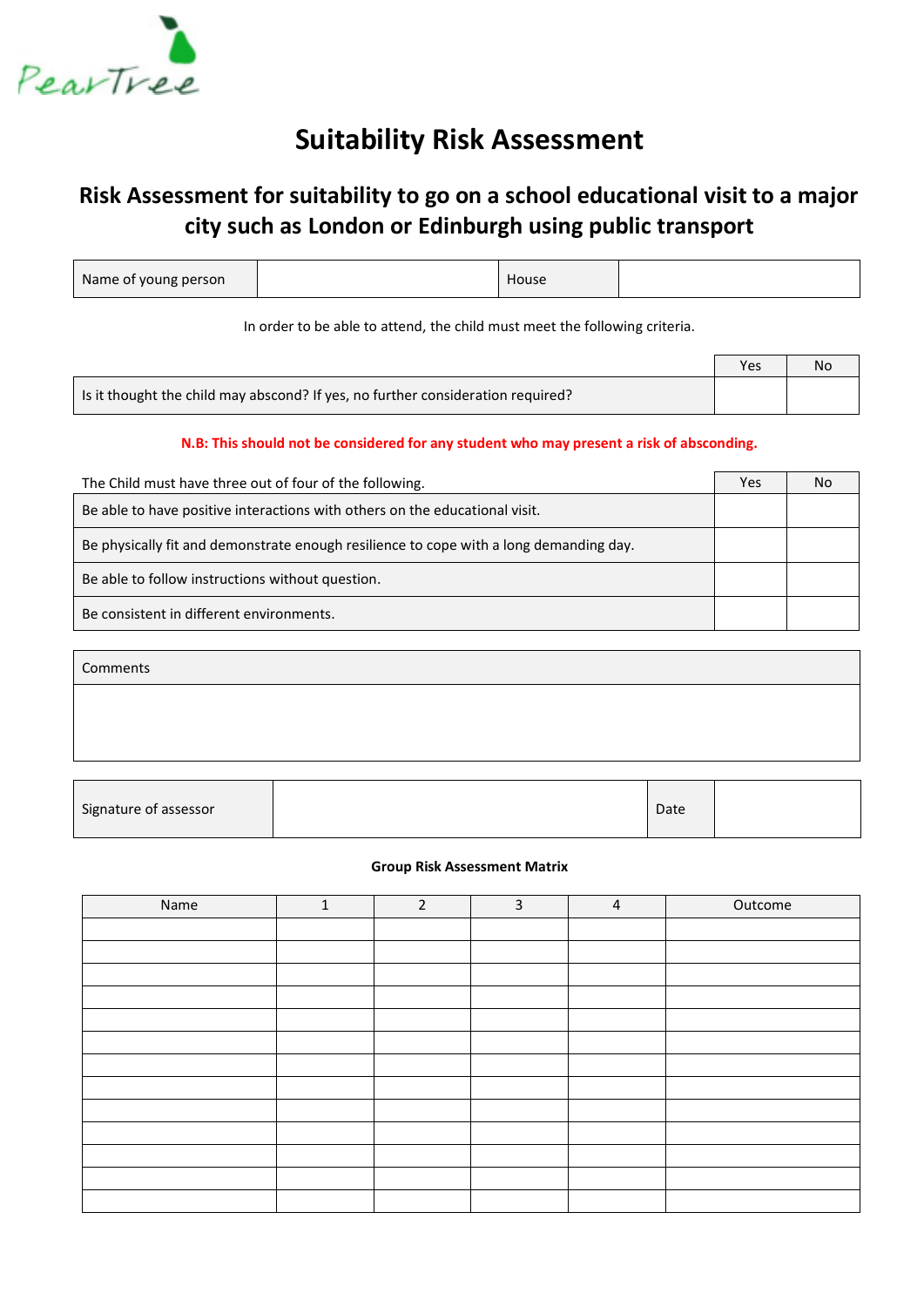# **Visit to The Household Cavalry and House of Lords and The Ritz**



### **Graph showing assessment of elements.**











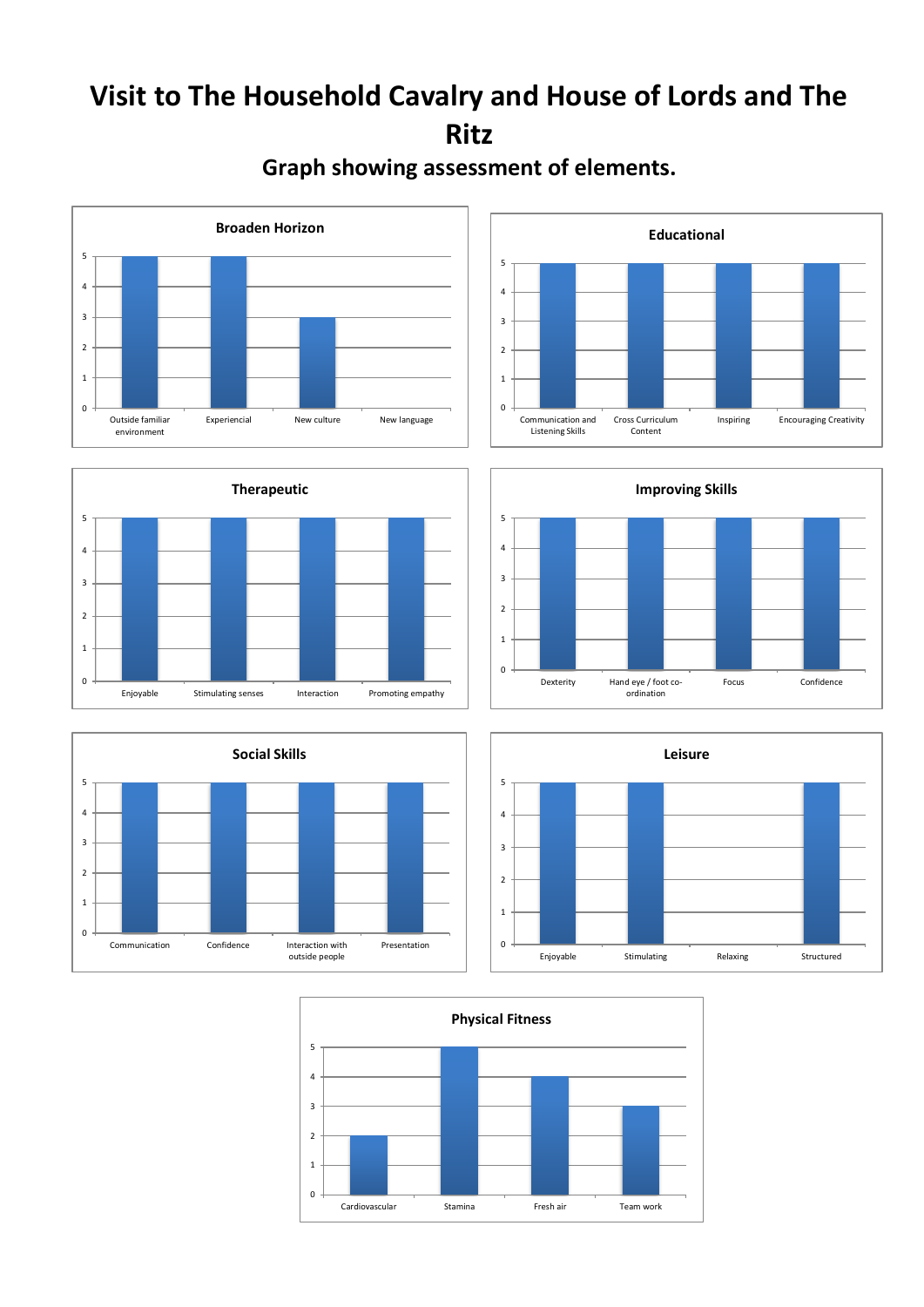

**Graph showing assessment and summary of attributes.**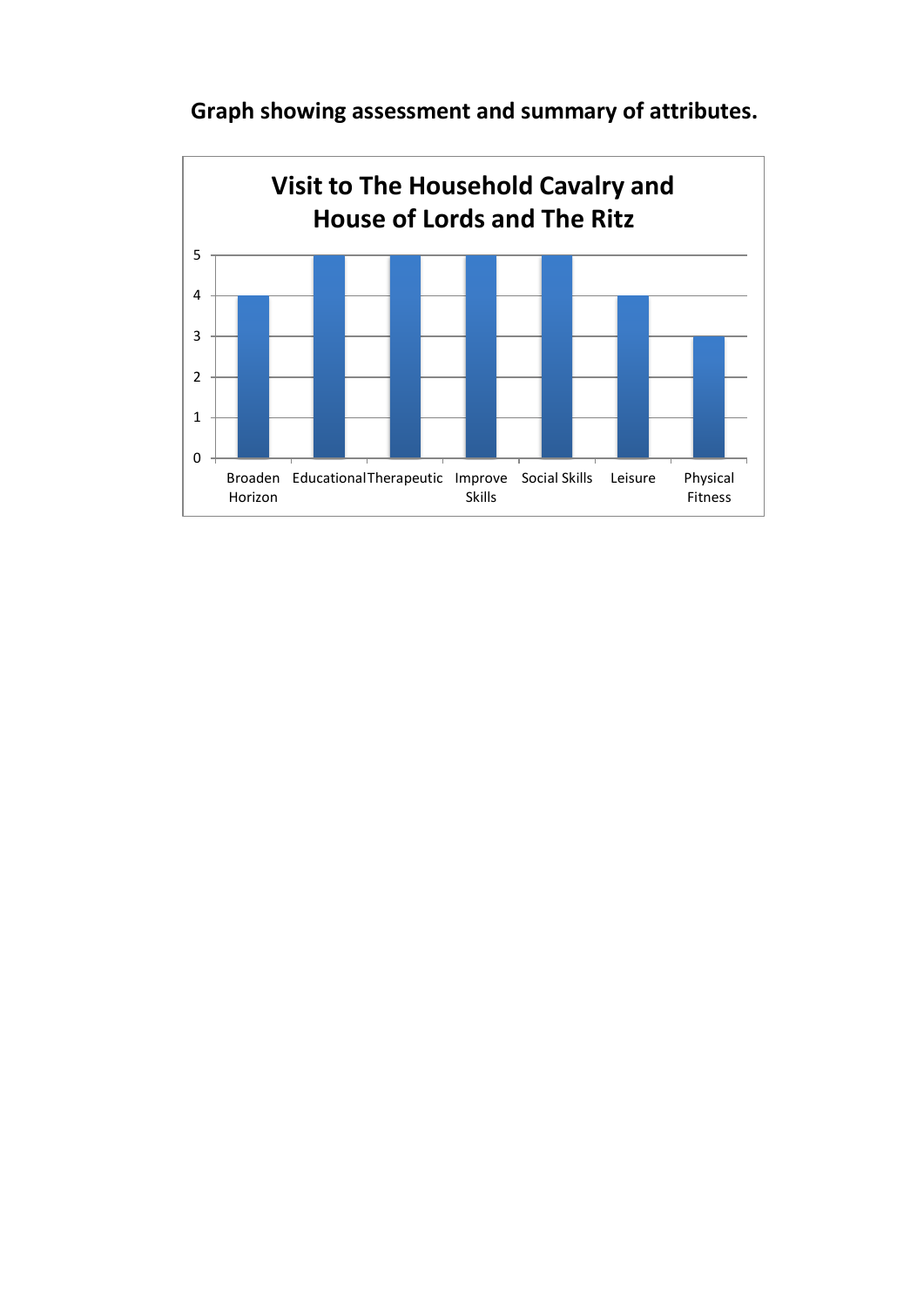#### **The Household Cavalry Barracks, The House of Lords and Afternoon Tea at The Ritz.**

The above title has all the expectations associated with exclusivity and elitism yet you will be pleased to know is exactly what two of our young people were able to experience in a way that I hope inspires them and others now and in the future. I make the full story and details known to avoid scepticism and uninformed conjecture.

Lord and Lady Houghton of Richmond live in a relatively modest cottage not far from Stapleton Manor. They are titled as a result of their own hard work and commitment over a lifetime. Lord Houghton graduated from Sandhurst Military Academy, starting his career as a young Captain and worked his way up through the ranks to the very top and I mean very top. He became Chief of Defence Staff, responsible for the country's entire armed forces. He retired in 2016 and became Constable of the Tower of London.

Lady Houghton (Lady H or Maggie) has closer links than you may appreciate. At the age of 16 years old her first job was that of groom to Mrs Stevenson of Stapleton Manor whose ashes are under the oak tree next to the lake. As a live in groom her accommodation was in what is now \* office at The Manor. She married a young Captain and has been at his side through every Military campaign this country has been involved in since the late seventies, early eighties. If you think about our countries history through this time, that in itself is remarkable. In civilian terms she became the First Lady of our armed forces and continues to hold the respect that goes with such experience and contribution.

Their London address is The Queens House The Tower of London. When they are in London, Maggie's Horse Mingle comes to stay at Toy Top and has been enjoyed by most children who are encouraged to ride her. It is indeed through the horse world that I was to come to know and respect them over ten years ago and consider them both close personal friends.

Throughout that time, Maggie has always made it clear if there was anything she could do to help our children she would like to. At one time she was mentor to \* while he worked at the Kennels. He was one of our young people who joined The Scott's Guards and has maintained employment ever since he left our care.

When two of our current students began to display the skill set and aptitude suitable for The Mounted Regiments, I have encouraged this knowing that whilst we may encourage they have no real concept of what it may all be about or their accessibility to it. I therefore asked Maggie if it would be possible to visit the barracks at Knightsbridge in a similar way to that which she had invited myself in 2010. (I was indeed honoured to be their guest at a function at St James Palace to raise money for an armed forces charity and was invited to ride out with the Cavalry through Hyde Park the following morning.)

This proposed visit was to inspire and continue to encourage. What I expected was the opportunity to show our young people the set up and for them to realise there are so many similarities with what they are familiar with at Toy Top and to use that as a confidence booster. To value their education whilst with us and realise there are places to go to that build on top of what they have learnt in a real pragmatic way. I was delighted when Maggie said she would like to join us and made sure our diaries could coordinate such a visit. What I hadn't appreciated was how our visit would be seen by those accommodating our request and the fact we were to be shown such courtesy and respect and be treated like VIPs.

With an idea of what was to happen, I built on this ensuring the young people were dressed as if going for an interview. The suit bought for our silver service dinner dance became important along with the skills learned at the dinner dance which will become apparent. We also travelled by train 1st Class. The extra cost for this was about £15 each but allowed for breakfast on the way and a return evening meal in the price.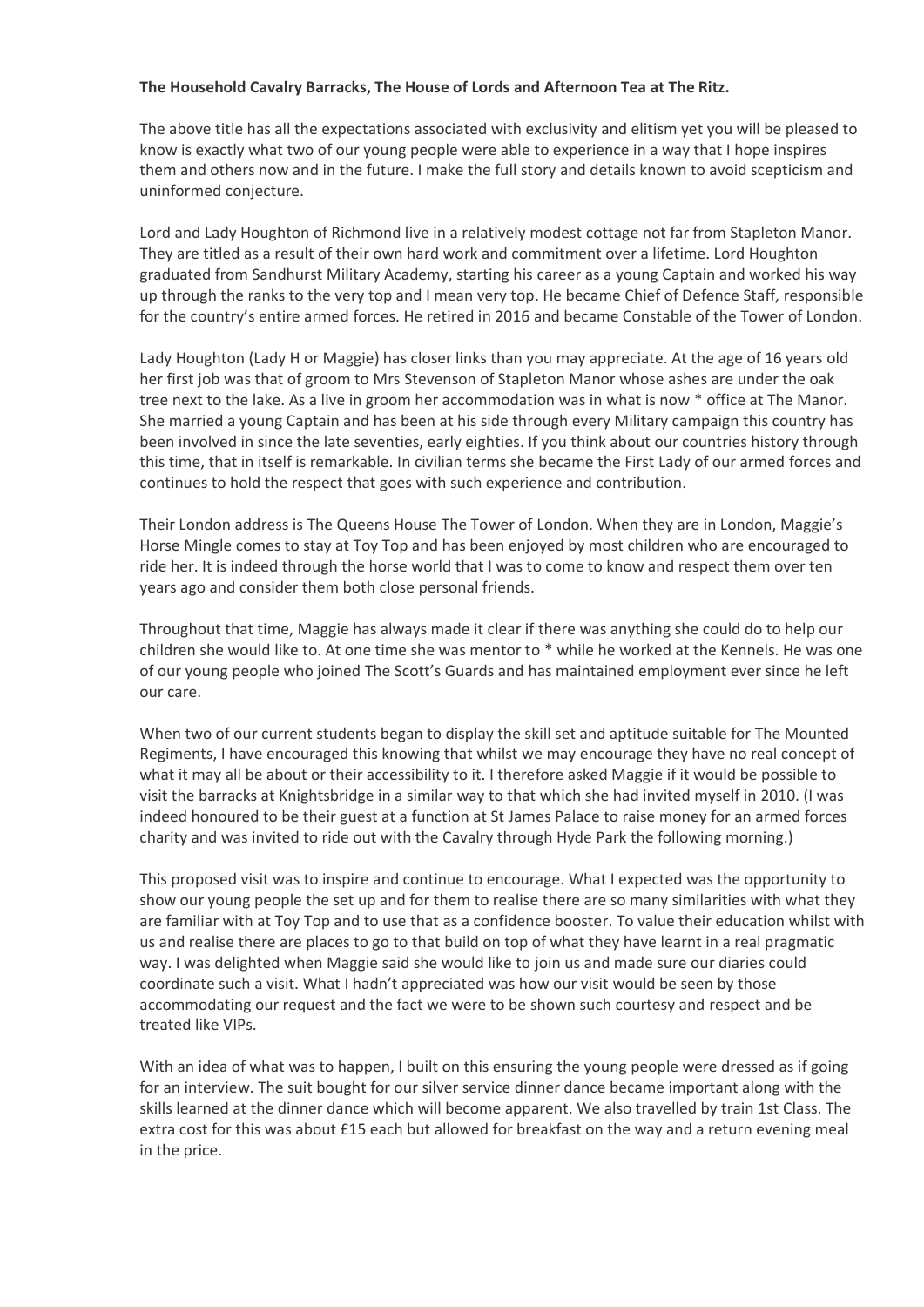On arrival at the barracks, we were shown around the stables, although located in what from the outside appears to be an underground car park built in the sixties with a tower block on top (which is

where the soldiers live) it is very similar in layout and function to the main barn at Toy Top. We were shown the forge where seven full time farriers shoe between 150 - 300 horses. The saddlery and the armoury where the value of the contents in one room was put at £16M. \* was asked to hold a gold braided coat to the value of £7 - 16k and commented it was the most valuable thing he has held. \* was given a sword to hold and that look came over her face which made me appreciate she was in a good mood. (From lying on the rail track to this in 3 1/2 years is remarkable).



We were taken outside to watch the returning Guard ride into the barracks from Horseguards. Lady H was asked to 'dismount the troops' which was similar to



taking a salute. We watched as the troops undertook a procedure required just to be able to get off their horse safely as the uniform and swords weigh appropriately 2 stone as well as being cumbersome.

We were then asked to join them for lunch, I had been invited the night before and was still expecting a works canteen with the lads. No it was in the officers mess, a silver service on a long table waited on by staff surrounded by fine paintings. The British Army can make a sixties concrete block exude class and opulence, one of the paintings was of a Cavalry Officer by Mullen's valued in the millions but as an organisation formed in the 1600s, it has collected many treasures just as we do and long may they do so.

The Colonel sat in the centre, myself opposite to his left. Lady H opposite to his right and an Officer in between us. \* sat next to him to his right and \* and \* to his left. Surrounded by half a dozen other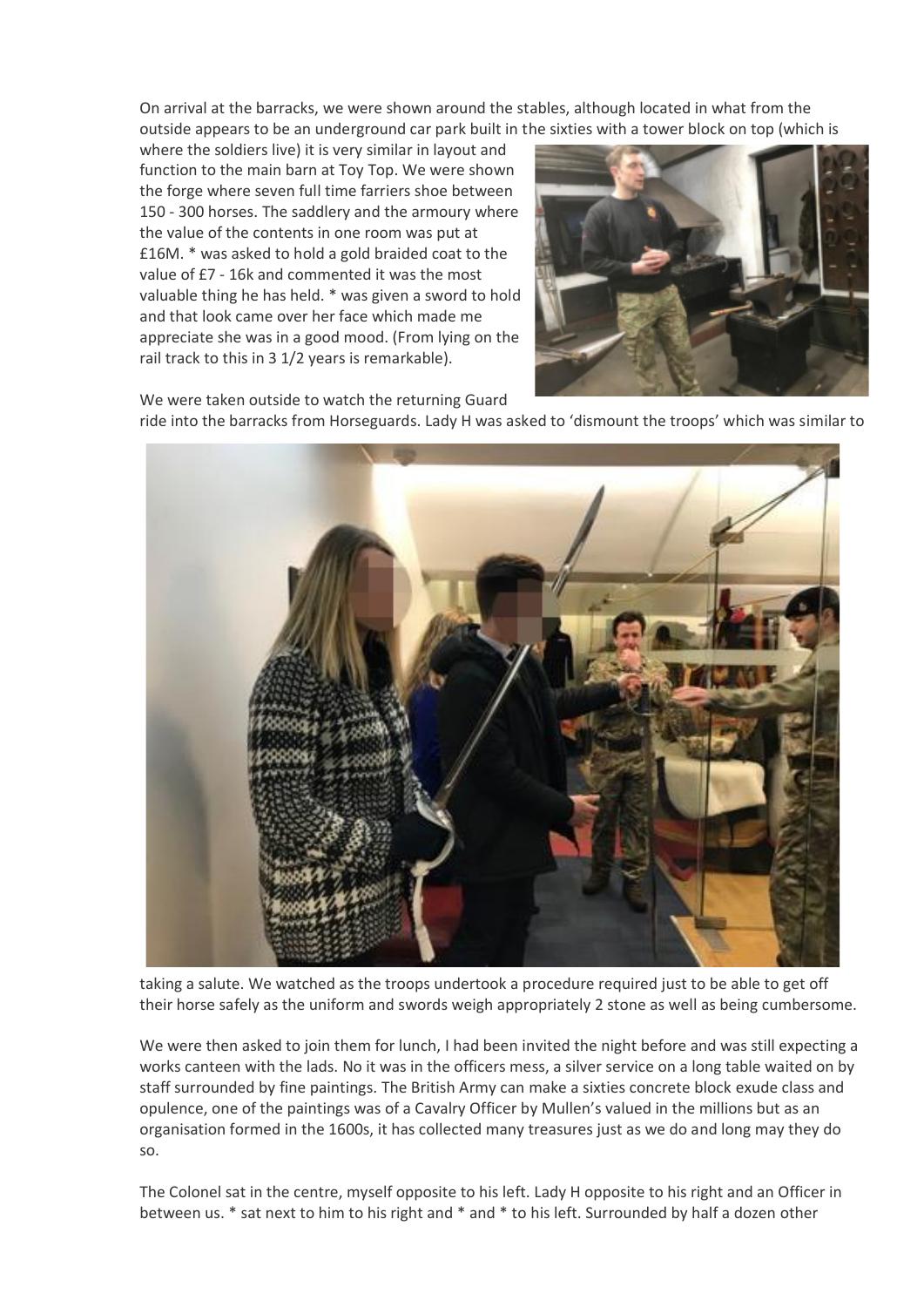officers. \* and \*'s table manners were excellent and the Col made conversation with them both about their hopes and aspirations. When I explained that they ride out as part of their timetable, both play sport and drive tractors, he commented "well you're almost over qualified to come and start here". When not on ceremonial duties the regiment drive tanks and light armoured vehicles on operations. If you can drive a tractor and equipment at 15 years old and make it complete tasks, tanks will be no problem.

The Col being an excellent host demonstrated a perfect example of controlling the space and skill fully arranged us in order to see everyone and give us all the right amount of attention the meal warranted. A valuable social skill when working with people, especially children. He made the point that as the regiment uses horses the time off work for all ranks can be measured in hours not days as they are always to look after and the job was indeed one of the most physically demanding in terms of routine and time on a seven day week basis. Those who may think someone like \* spends too much time in the stables may now appreciate as he does that this process is all part of providing a genuine preparation for this kind of employment. \* who was working on the yard on Christmas Day nodded in agreement.

Up to this point, the lessons learnt in social skills whilst in our care form being appropriately dressed, the importance of uniform to how to use a knife and fork, were clearly appreciated by both young people who were being stretched to the limit of their comfort zone. In discussion afterwards, they were surprised to hear both myself and Lady H explain that we all still get nervous in situations like that regardless of how experienced we may be. We said our goodbyes and I expressed my huge thanks, the Col made the genuine offer if they were still considering joining for them to return and spend time with the lads on the shop floor to learn about it from their perspective.

From there, we had a short trip across town to catch up with the General who happened to be sitting in The House of Lords. We were indeed invited into The Palace of Westminster and were met by Lord Houghton who was keen to show us around. The tour included a visit to the great hall as seen in the recent film 'The Darkest Hour' and at one point it was explained we were walking the route taken by HM the Queen during the State opening of Parliament. This fact clearly resonated with \* as her face showed. We then went in to the house to hear a debate.

On a previous visit with my family we had beforehand been present during a military ceremony at The Tower and were dressed in lounge suits as the dress code expected civilians to be. On our arrival at the entrance to the House of Lords the gate keeper expressed his appreciation for the fact that as visitors we were all well dressed and I was keen for us all to be seen in the same way on this occasion also. Their presentation was exactly as requested and required. Strict instructions were to switch mobile phones off as we listened to two debates of historical and personal significance.

The first on the possibility of a second referendum regarding Brexit. The second the importance of legislation to protect children from digital technology. It was at this point that we had our only difficulty as \* began to flash her mobile phone around as if in a nervous action. She was firmly told to switch it off which it was already. On request she handed the phone to me as if to get it away from her as quickly as possible. On reflection afterwards Lady H suggested he had mistaken the photograph on the cover for an active phone. The irony was obvious but no harm done.

At one point a lady walked in who Maggie thought we may recognise but she couldn't remember who it was. I recognised her as Baroness Flowela Benjamin and with my hands made the sign of a circle a triangle and a square which was noted by the General sat on the benches with amusement. Baroness Benjamin first became known to most of us in the children's TV programme Play School where children were encouraged to look through the different shaped windows. On my previous visit I found myself sat behind Dr Robert Winston (now Lord Winston who I have quoted in my own literature) in the tea room. People's perception of The House of Lords varies and is often based on the historical method of power by birth right with hereditary peers. This is now less and less relevant. The fact we have a higher office occupied by older experienced people who have reached the highest possible level of their occupation being experts in their chosen fields, to oversee the work of elected career politicians who happened to say the right things to their party and the country during elections, extremely refreshing. Anyone who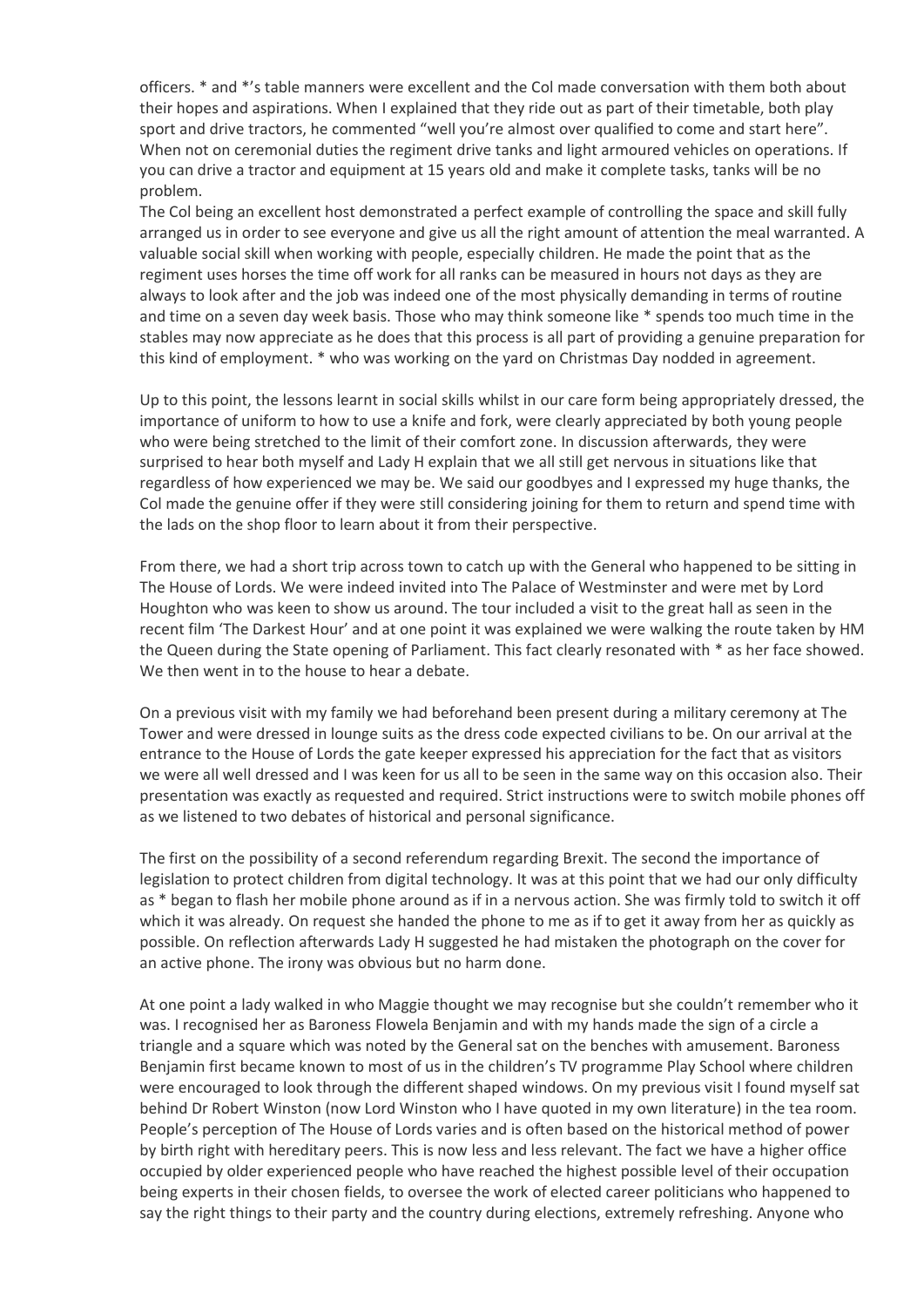has followed politics in the last 3 years should appreciate what I mean. It was amazing to see this level of scrutiny take place. We stayed as long as we thought they could cope with and then had a drink in the Peers Tea Room.

We left the Palace of Westminster in what we hoped would give us time to visit Westminster Abbey before our appointment at The Ritz. As we walked around the corner we saw the length of the admission queue. Lady H's face dropped as she said "I'm not used to queues," which brought a smile to my face and we walked on by as there simply wasn't time to wait and it would seriously alter the tone of our trip up to that time.

I explained to \* and \* that I had chosen the next place for a number of reasons. It is iconically recognised as the most high class hotel the world over. As such it would be recognised by anyone to hear of our visit and it demonstrated that our young people can indeed live up to the standards and expectations anyone may set anywhere. Walking through the entrance to The Ritz  $*$  quietly said "I'm out of my comfort zone here" to which I replied "that's why I've brought you, so you can never feel somewhere is too good for you".



We sat in opulent ambience listening to live piano music and experiencing silver service afternoon tea. \* was brave enough to try different teas and a variety of foods never tasted before. \* appeared to take it all in his stride. It was here I made the point that whilst this was also a good place to bring Lady H to thank her for all that she had organised for us but it had to be said it was the least remarkable of the day. Both looked puzzled at me for this comment. I explained that the only requirement for admission to The Ritz is to be appropriately dressed, behave appropriately and not take your jacket off and be able to pay the bill. (£52 per person paid for out my private account). Everywhere else we had been that day required an invitation and security clearance. The reality of this was both a surprise yet obvious.